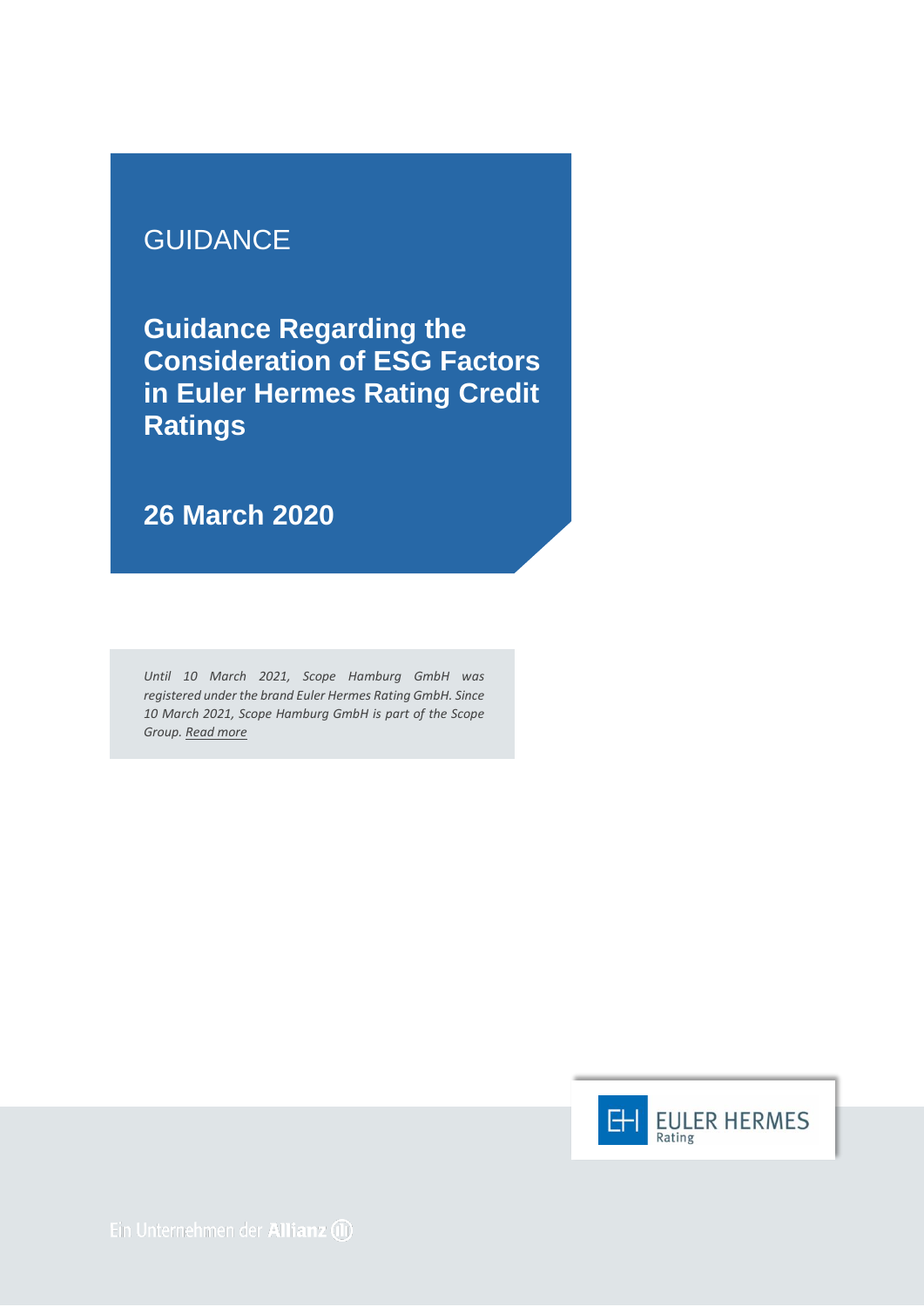

## Guidance Regarding the Consideration of ESG Factors in EHRG Credit Ratings

Credit ratings issued by Euler Hermes Rating GmbH ("EHRG"), as defined by our "Basic Principles for Assigning Credit Ratings and Other Services" as well as EHRG methodologies, aim to assess the credit risk of corporate issuers, projects or issuances. Our analysis is therefore focused on the identification and evaluation of factors influencing the credit risk of corporate issuers, projects or issuances. In our opinion environmental, social or governance (ESG) factors are incorporated in our defined rating criteria, as outlined by our methodologies for corporate issuer, project or issuance ratings, and are examined and evaluated in our comprehensive analytical process for the impact they may have on the credit risk of an issuer, project or issuance. ESG factors may affect our assessment of sector, business, site, object, project and financial risk profile as well as operational risks, notching factors or other rating considerations, as detailed by our rating methodologies.

In our view environmental, social or governance factors may e. g. include the following elements:

- **Environmental:** changes of regulation aiming for reduction of energy consumption, carbon dioxide emission, air, water or soil pollution and its impact on an industry and its products, environmental risks from production or exploitation processes as well as use of hazardous substances etc.
- **Social:** adherence to applicable labour laws, management of employee relations, supplier management, stakeholder management, reputation, etc.
- **Governance:** impact of shareholding structures, independence and credibility of board committee members, potential for key person risks, transparency for external stakeholders, adequacy of incentive structure, etc.

Where ESG factors have a material impact for the assessment of a rating, their influence is reflected in the defined risk categories, which we examine in our credit risk analysis, such as sector, business, site, object, project, financial and operational risk, notching adjustments or other rating considerations. Governance factors are explicit rating criteria of our corporate issuer and project rating methodologies as part of operational risk or notching adjustment considerations.

As an example of an environmental factor, which materially affects the market environment of the automotive and other industries, we would point to regulation aiming to limit and reduce CO2 emissions. We assess the impact of such regulation together with growing public awareness and possible impacts on customer preferences on our regular sector or market risk elements, such as structural change, substitution risk, market growth, competitive intensity and overall profitability of the industry. In addition to the market risk, these changes related to environmental regulation and public awareness will most likely also affect business or strategic risk elements, such as strategic position, competitiveness, product portfolio, diversification/concentration, strategic objectives, competencies, resources and ability to adapt to structural changes. On the level of financial risk analysis, we would expect increasing investment and financing requirements as well as impacts on margins and financial flexibility.

In summary, our rating methodologies and analytical processes are designed to capture the existing and emerging influences, which shape the credit risk of corporations, projects or issuances in the future. In the process of assigning a credit rating, we perform a comprehensive, forward looking and sustainability oriented analysis. We therefore believe that the elements commonly summarized by the ESG concept are likely to have a material impact on the credit risk of a corporate issuer, project or issuance and are therefore important factors considered in our regular analytical processes.